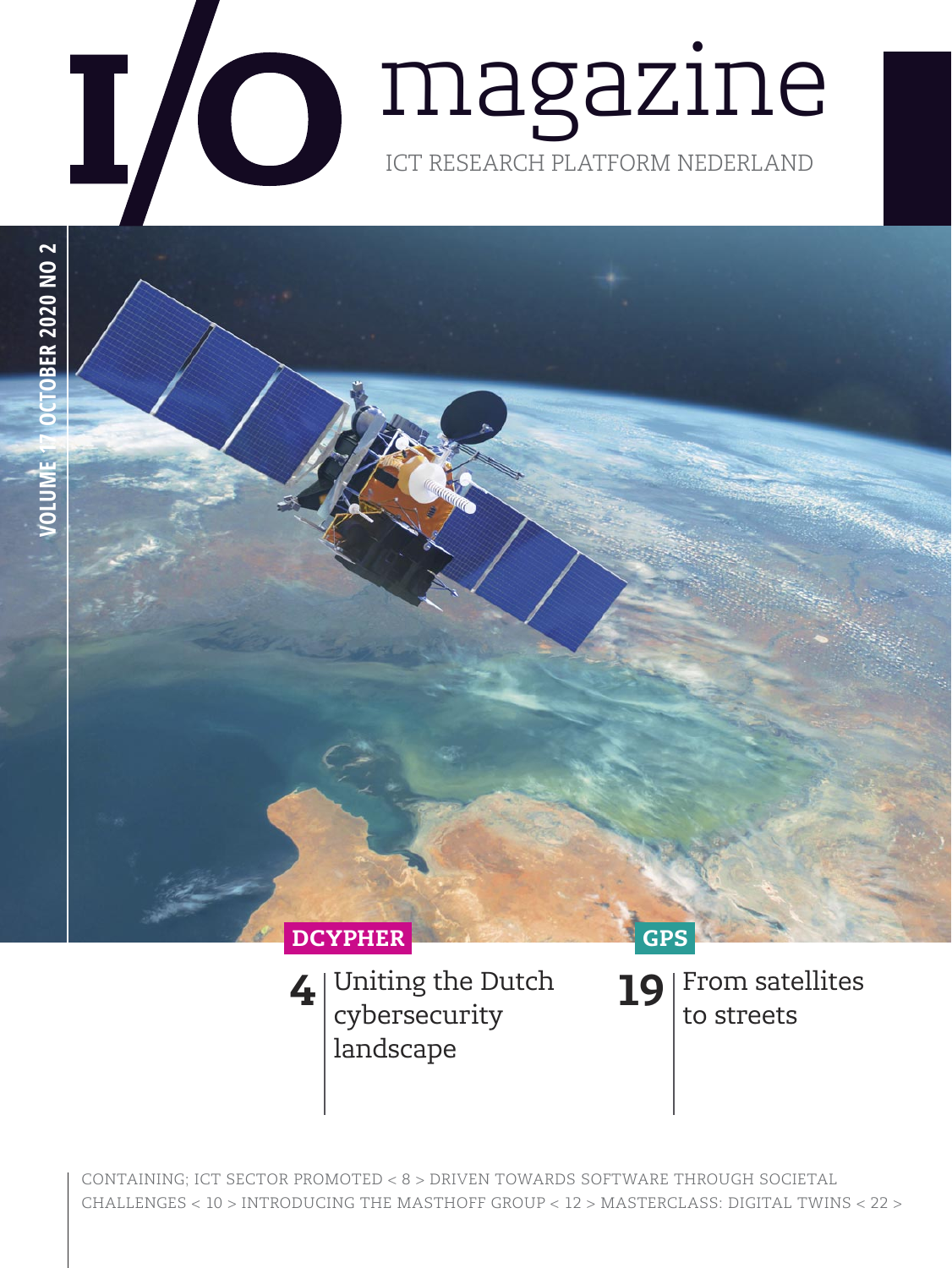## **Land-based GPS keeps the roads safe**

**Tall buildings, tunnels and parking garages pose a major challenge for the accurate positioning of self-driving cars. Satellite navigation is inadequate for this purpose, so researchers are developing a wireless terrestrial GPS.**

**By Amanda Verdonk** Image Shutterstock

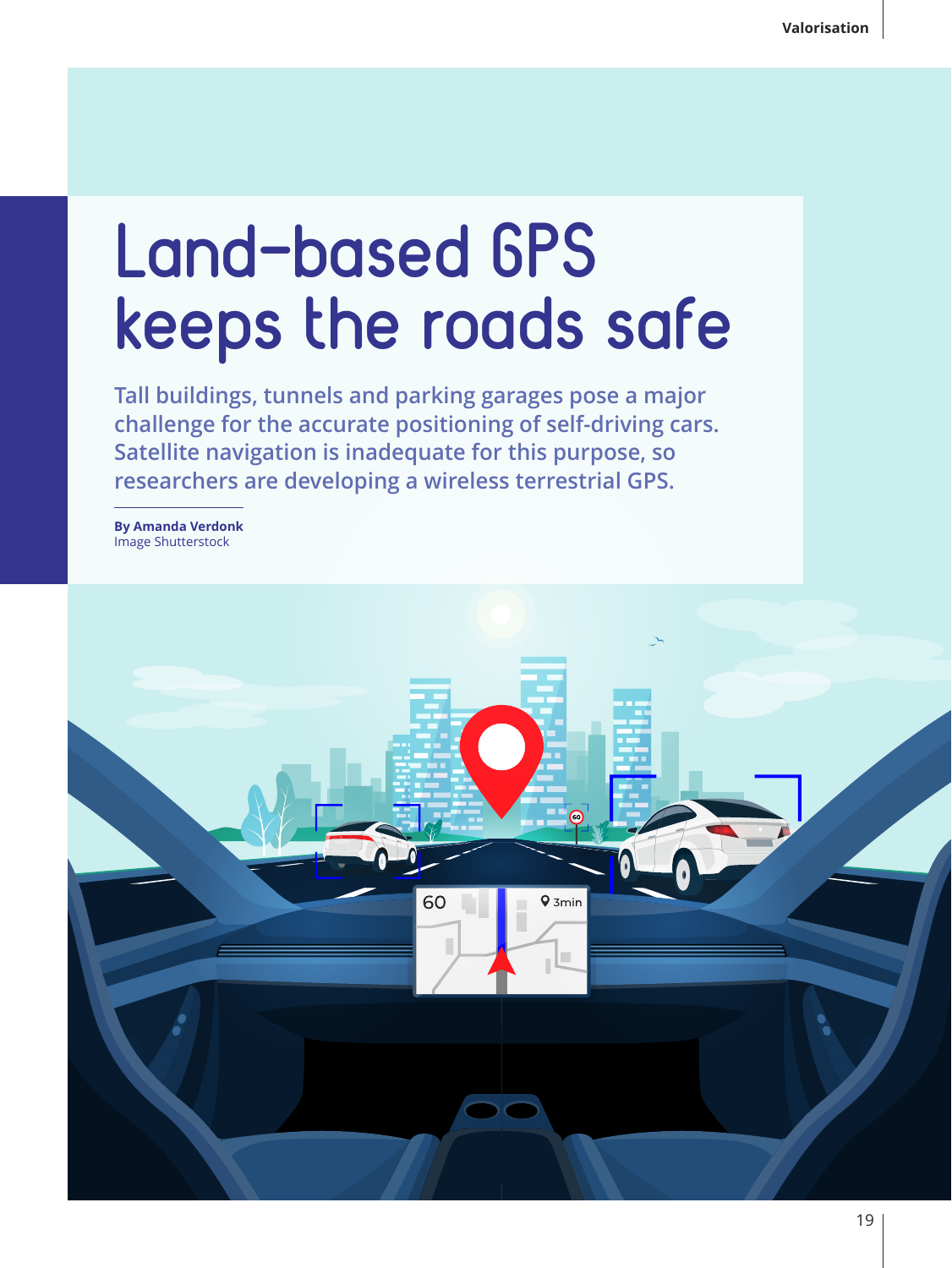Somewhere in the foreseeable future, self-driving cars will fill the streets. Unfortunately, in densely built-up areas with tall buildings, tunnels or parking garages, the built-in GPS fails. Even when smart software determines the precise location of a vehicle, it remains an educated guess. To allow self-driving cars to drive around in urban areas without causing trouble, a more accurate positioning system is needed.

## **FAILING GPS**

'GPS was developed for military purposes in the 1960s', says Christian Tiberius, Associate Professor of Geoscience and Remote Sensing at TU Delft. 'It was used to determine the position of tanks, fighter planes and ships, but now it is also used in commercial ships and smartphones. It was never intended for those applications.' GPS satellites send a signal to a receiver on earth. The receiver determines its location based on the time it takes for the signal to travel from the satellite to the receiver, multiplied by the speed of light. The location is then determined by measuring the distance between the satellites and the receiver. The problem is that there is a lot of signal reflection in built-up areas: the GPS signal bumps into all kinds of objects such as buildings before it reaches the receiver. Tiberius: 'At the Weena in Rotterdam, near the sky scraper of Nationale Nederlanden, I once did a position calculation with a simple receiver. It was hundreds of meters off.'

Tiberius and his colleagues are now working on a solution to this problem. They are developing a land-based GPS with an

accuracy of one decimetre instead of metres. In contrast to satellite navigation, they use transmitters the size of a Wi-Fi modem that emit very short radio pulses on the ultra-wideband. The signal receiver of could eventually be placed in a small chip. Sending short pulses implicates that more bandwidth of the radio spectrum is required. 'But the great thing is that the bandwidth is not needed all the time, probably just a millisecond every second.' The receivers could be combined with the 5G communication network because the range should be similar.

It already works in the lab, says Tiberius. 'Now the biggest challenge is to make it work in practice.' This summer a trial in The Green Village started, an experimental village on the TU Delft campus where a real living environment is simulated with streets, houses, traffic and, of course, residents. The researchers will attach their transmitters to lampposts and build a receiver themselves. 'For now, the receiver will be put in a large storage box from IKEA, but ideally it will fit in a navigation system or smartphone.' For this test it is essential that the transmitters are all well synchronized. Therefore a fibre optic connection will be established with VSL, the Netherlands Metrology Institute, which is also in Delft. A laser pulse with the time indication is sent from the institute with picosecond accuracy.

To accurately know the time, an important role is reserved for the so-called time-frequency reference equipment, which has been developed by OPNT, a spin-off of VU Amsterdam. OPNT was also one of the initiators of the SuperGPS project.